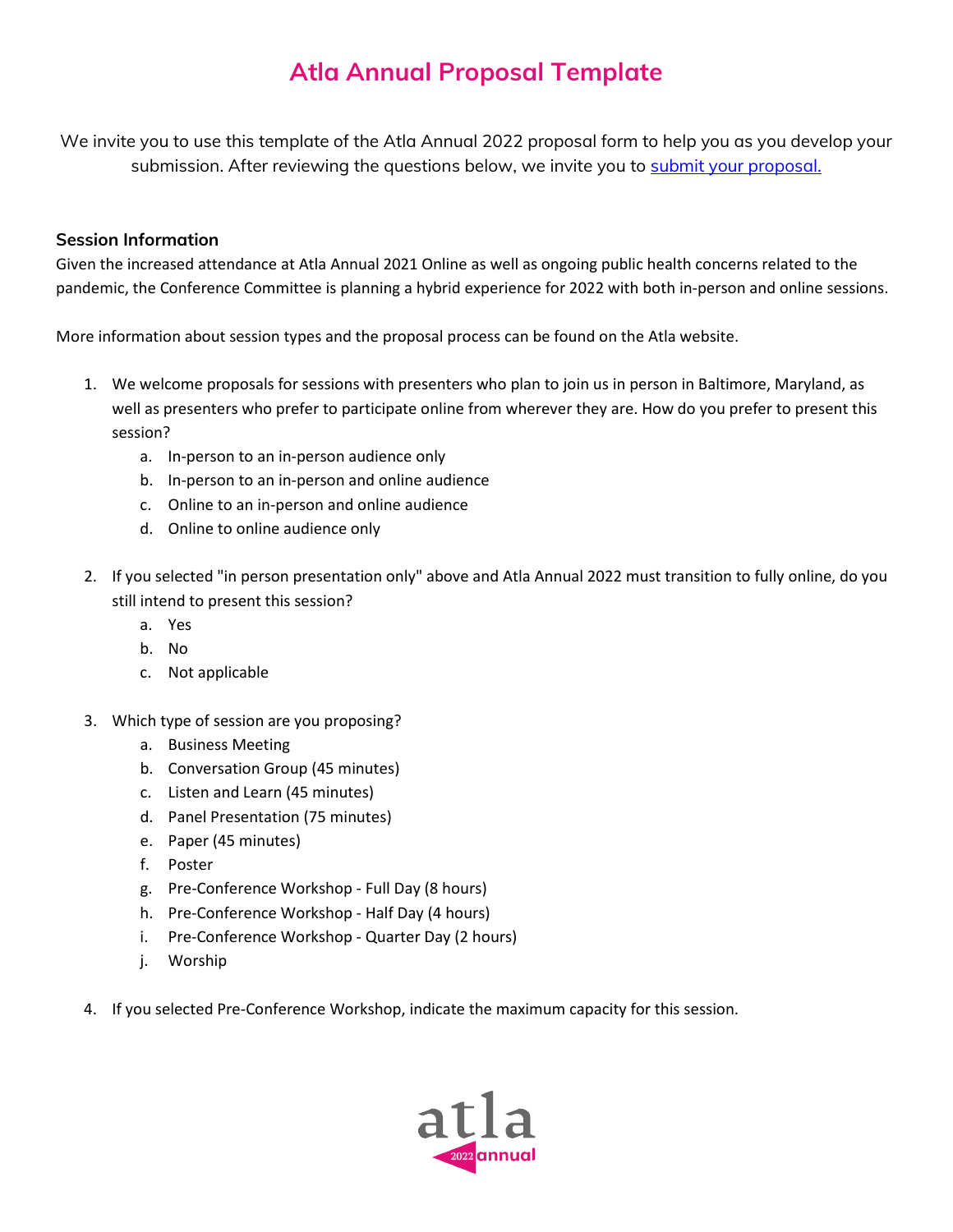# **Atla Annual Proposal Template**

- 5. If you selected Business Meeting as the session type above, indicate the type of group that will be meeting.
	- a. N/A
	- b. Denominational
	- c. Interest
	- d. Regional
	- e. Other (NACO, Reciprocal Borrowing, Atla Digital Library)

### **Proposal Information**

Proofread and format as directed below.

### *What you submit is considered final and will be used for promotion online and in print.*

Formatting guidelines:

- Use upper and lowercase letters in your title
- Use **only** a single space after the end of each sentence
- Spellcheck
- 6. **Title:** Be sure your title is clear and reflects the topic of your presentation.
- 7. **Description**: A clear and informative summary of your presentation, must be under 2000 characters including spaces.
- 8. **Audience Takeaways:** What will attendees take away from your presentation that might be helpful in their own work? Be as specific as possible.
- 9. **Audience Engagement**: How do you plan to engage your audience?
- 10. **Qualifications**: Why are you qualified to present on this topic?
- 11. **Why Atla:** Why do you want to share this with the Atla Community?

#### **Presenters**

Enter the contact information for each session presenter(s) and indicate if they are acting as a moderator, if this is their first time presenting at Atla Annual, and if they will be presenting online.

The Conference Committee is planning a hybrid experience for Atla Annual 2022 with both in person and online sessions.